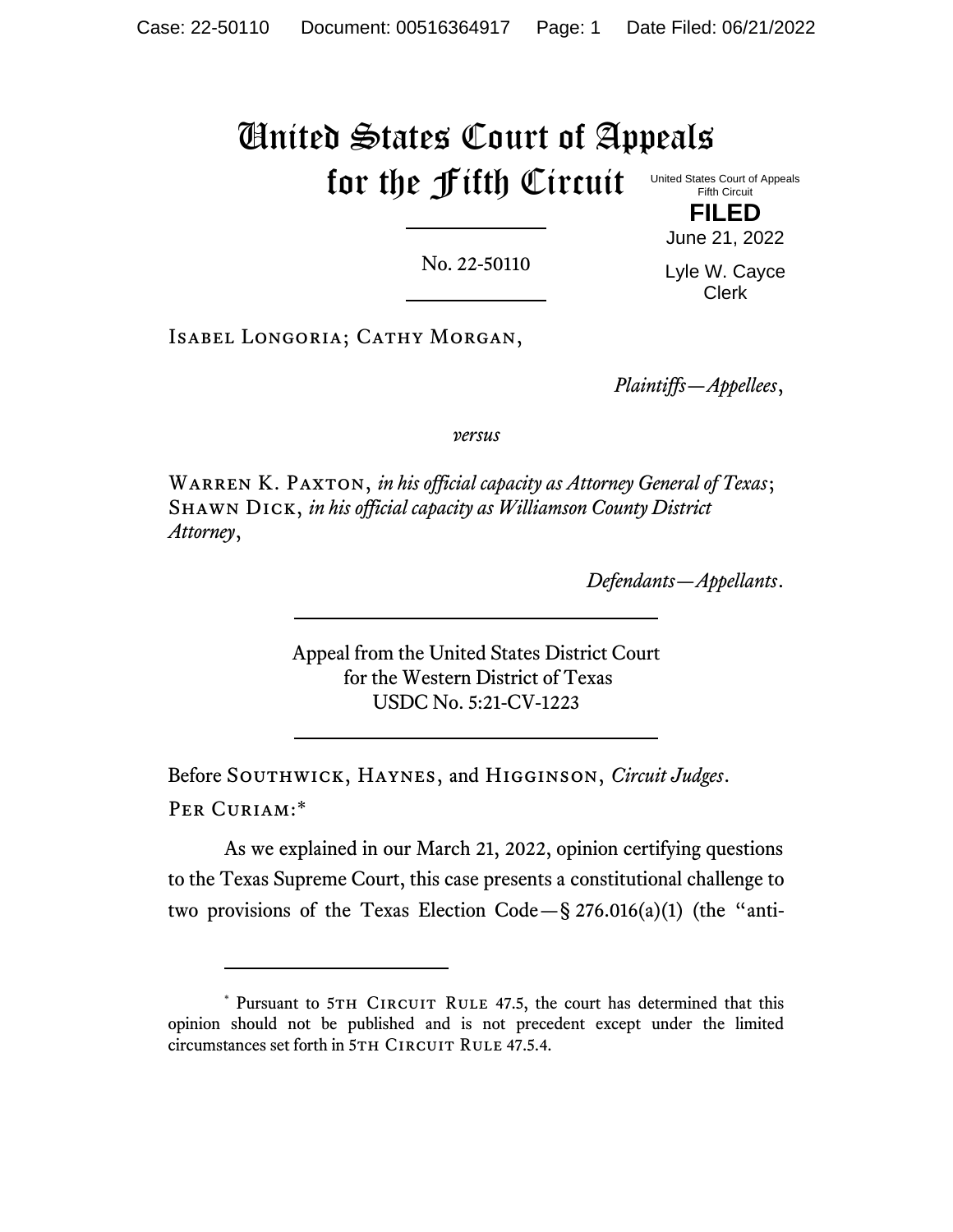## No. 22-50110

solicitation provision") and § 31.129 (the "civil liability provision"). The district court granted Plaintiffs Cathy Morgan and Isabel Longoria a preliminary injunction, enjoining enforcement of the challenged provisions. Two defendants—Ken Paxton, the Texas Attorney General, and Shawn Dick, the Williamson County District Attorney—appealed. The only issues before us are Morgan's challenge to Dick's enforcement of the antisolicitation provision and Longoria's challenge to Paxton's enforcement of the civil liability provision.

We certified questions to the Texas Supreme Court on issues directly affecting Morgan and Longoria's standing. On June 10, 2022, the Texas Supreme Court answered those certified questions. *Paxton v. Longoria,* No. 22-0224, 2022 WL 2080867 (Tex. June 10, 2022). As to this case, the Texas Supreme Court held that Morgan, as a Volunteer Deputy Registrar, is not a "public official" within the meaning of the Texas Election Code. *Id.* at \*4. Therefore, the anti-solicitation provision does not apply to her, and she lacks standing to pursue her claim against Dick. *See Speech First, Inc. v. Fenves*, 979 F.3d 319, 330 (5th Cir. 2020). Thus, we vacate the preliminary injunction as to Dick, and remand the case to the district court with instructions to dismiss Morgan's claim against him for want of jurisdiction. Dick's motion to remand is accordingly denied as moot.

The Texas Supreme Court also held, as to this case, that Paxton lacks authority to enforce the civil liability provision. *Paxton*, 2022 WL 2080867, at \*7. Therefore, he lacks the requisite connection to the enforcement of the civil liability provision for application of *Ex parte Young*, and Longoria's claims are thus barred by sovereign immunity. *See Tex. Democratic Party v. Abbott*, 978 F.3d 168, 179 (5th Cir. 2020), *cert. denied*, 141 S. Ct. 1124 (2021). We accordingly vacate the preliminary injunction as to Paxton, and remand the case to the district court with instructions to dismiss Longoria's claim against him for want of jurisdiction.